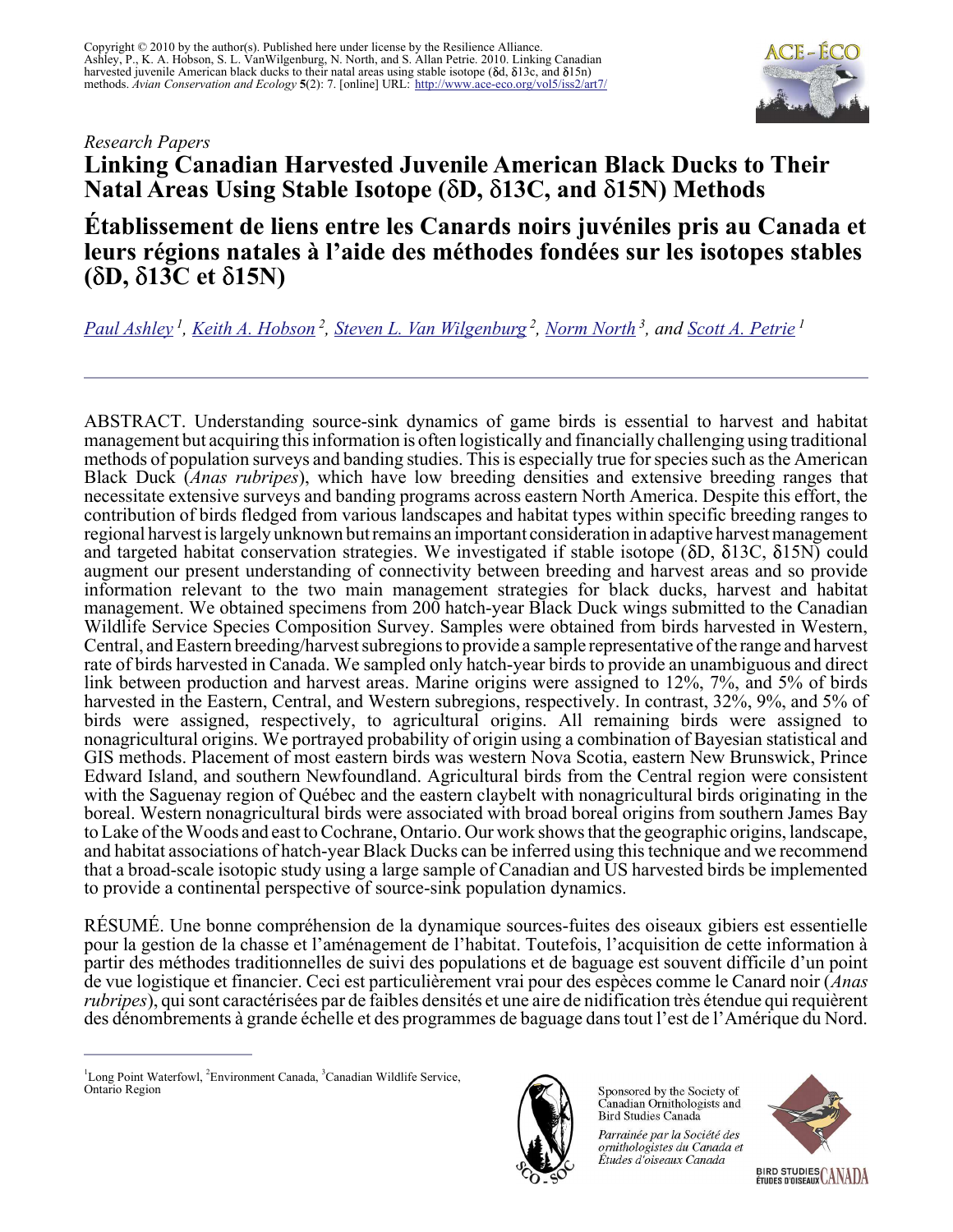En dépit des efforts déployés, la contribution à la chasse régionale d'oiseaux nés dans différents paysages et types d'habitat situés dans des secteurs de nidification spécifiques est presque inconnue, même si cette information demeure très importante pour la gestion adaptative de la chasse et la conservation stratégique des habitats. Nous avons cherché à savoir si les isotopes stables ( $\delta$ D,  $\delta$ 13C,  $\delta$ 15N) pouvaient améliorer notre compréhension de la connectivité entre les zones de reproduction et les secteurs de chasse et à fournir ainsi des renseignements pertinents aux deux principales stratégies de gestion du Canard noir, soit la gestion de la chasse et l'aménagement de l'habitat. Nous avons obtenu les ailes de 200 jeunes canards noirs nés la même année, ayant fait l'objet de l'Enquête sur la composition des prises par espèces du Service canadien de la faune. Les échantillons provenaient d'oiseaux pris dans les sous-régions de reproduction et de chasse de l'Ouest, du Centre et de l'Est afin que les données soient représentatives de l'aire de répartition et du niveau de chasse à travers le Canada. Nous avons prélevé des échantillons seulement à partir d'oiseaux nés la même année afin d'obtenir un lien direct et sans ambiguïté entre les aires de reproduction et les secteurs de chasse. L'origine marine a été attribuée à 12 %, 7 % et 5 % des oiseaux pris dans l'Est, le Centre et l'Ouest, respectivement. En revanche, 32 %, 9 % et 5 % d'oiseaux provenant des régions respectives ont été attribués à des régions agricoles. L'origine de tous les autres oiseaux était considérée comme non agricole. Nous avons représenté la probabilité d'origine en utilisant une combinaison de statistiques bayésiennes et d'approches SIG. La plupart des oiseaux de l'Est provenaient de l'ouest de la Nouvelle-Écosse, de l'est du Nouveau-Brunswick, de l'Île-du-Prince-Édouard et du sud de Terre-Neuve. Les oiseaux d'origine agricole de la région centrale étaient analogues à ceux de la région du Saguenay (Québec), tandis que ceux de la ceinture d'argile étaient apparemment d'origine non agricole et boréale. Les oiseaux d'origine non agricoles de l'Ouest avaient une origine boréale, soit du sud de la baie de James à lac des Bois et à l'est jusqu'à Cochrane, Ontario. Nos travaux indiquent que, grâce à cette technique, l'on peut déduire des associations entre l'origine géographique, le type de paysage et le type d'habitat des Canards noirs nés la même année. Nous recommandons ainsi qu'une analyse isotopique à grande échelle portant sur un grand échantillon d'oiseaux pris au Canada et aux États-Unis soit entreprise afin de fournir une perspective continentale sur la dynamique sources-fuites des populations.

Key Words: *American Black Duck; Anas rubripes; harvest and habitat management; natal areas; stable isotopes*

## **INTRODUCTION**

Effective harvest management of migratory game birds requires knowledge of the geospatial linkages between production and harvest areas as well as an understanding of how discrete breeding populations contribute to regional harvest (Hobson et al. 2006, Runge et al. 2006, Hobson et al. 2009). This understanding is particularly important for species such as the American Black Duck (*Anas rubripes*; hereafter Black Duck), which exhibits markedly different demographic characteristics among harvested populations (Conroy et al. 2002). Numerous Black Duck populations have been identified across eastern North America by the distribution and recovery of banded individuals (Lemieux and Moisan 1959, Geis et al. 1971, Pendleton and Sauer 1992) but adaptive harvest management (AHM) of individual breeding stocks is currently not possible. Consequently, the Black

Duck Adaptive Management Working Group has tentatively amalgamated the populations along major migration corridors and geopolitical boundaries to create three breeding/harvest areas in Canada and another three harvest subregions in the US (Fig. 1; Zimpfer and Conroy 2006).

Agencies of both the Canadian and US governments conduct mark-recapture studies, large-scale breeding ground surveys, and harvest and species composition surveys to assist with AHM of the species. Acquiring such information is logistically and financially challenging, and despite this effort, the contribution to regional harvest made by birds fledged from various populations, landscapes, and habitat types within specific breeding ranges cannot be adequately deduced. We analyzed stable isotope markers of Canadian harvested juvenile Black Ducks to see if we could improve upon our understanding of connectivity between breeding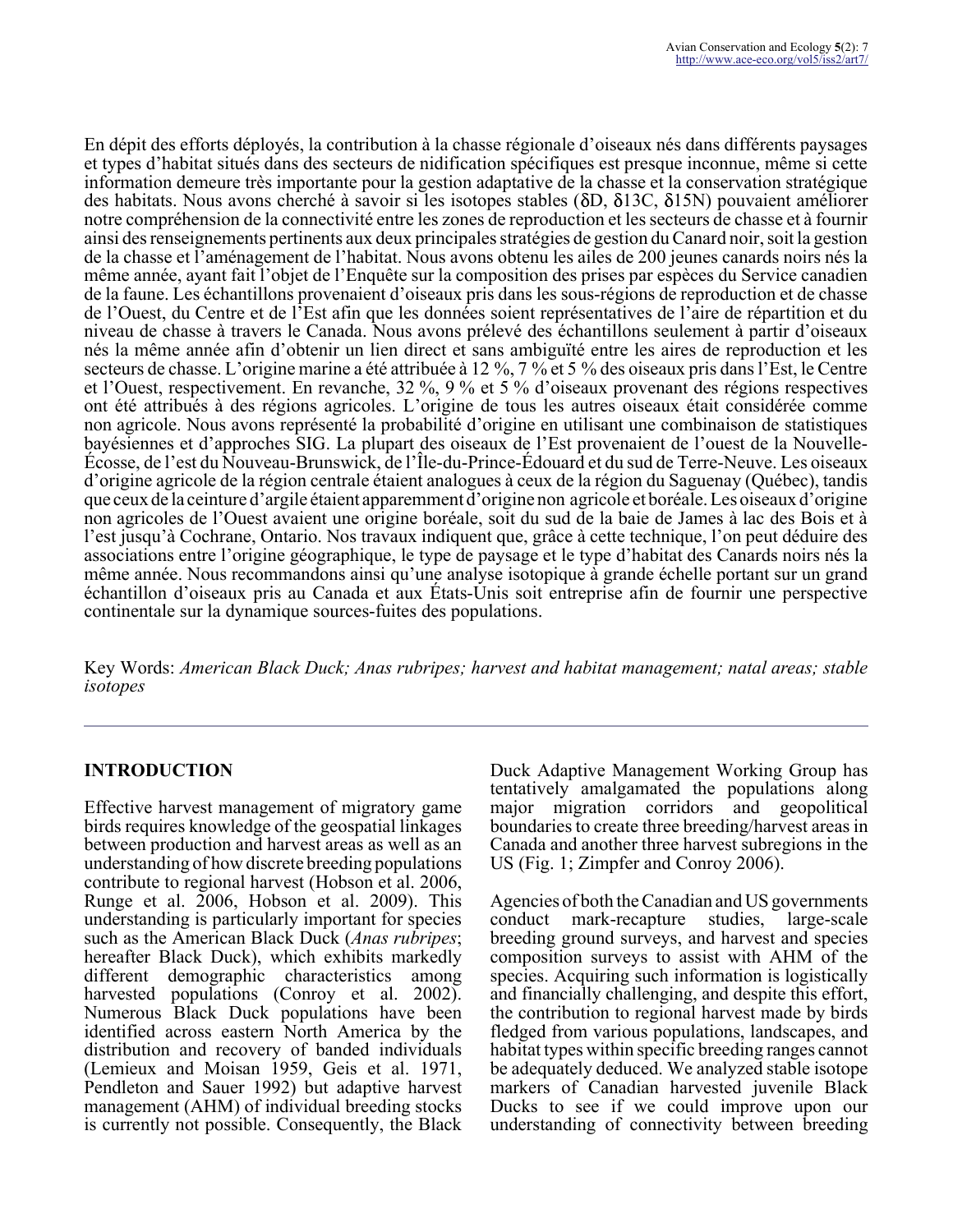**Fig. 1.** Breeding and harvest area delineations for American Black Ducks (*Anas rubripes*). Arrows represent movements between populations and movement probabilities for males (M) and females (F). Curved arrows represent probabilities associated with birds remaining in the same area as their natal origin (modified from Zimpfer and Conroy 2006). Origins are constrained to the recognized North American range (Longcore et al. 2000).

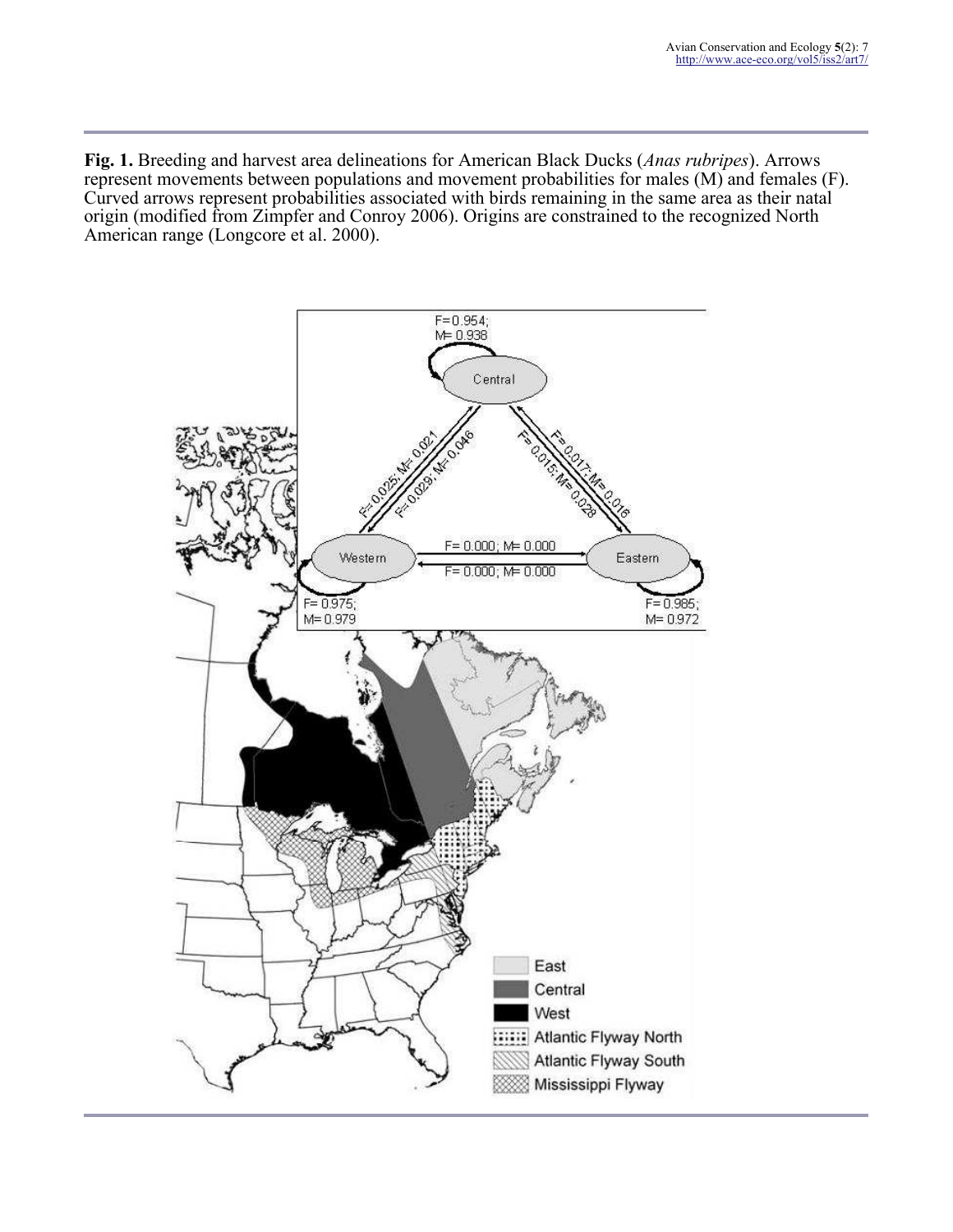and harvest areas at a scale relevant to Black Duck harvest and habitat management, currently the main approaches to managing this species (Runge et al. 2006).

Stable isotope measurements of the light elements in animal tissues (e.g.,  $\delta D$ ,  $\delta^{18}O$ ,  $\delta^{13}C$ ,  $\delta^{15}N$ ,  $\delta^{34}S$ ) can provide an intrinsic marker to determine the origins of migratory animals (Hobson 1999, Hobson and Wassenaar 2008) and can be used to predict natal regions of harvested birds (Hobson et al. 2006, 2009, Dunn et al. 2006). Origins on a broad geographic scale may be inferred because predictable continental-scale patterns of  $\delta D$  occur in precipitation across North America. For instance, amount-weighted mean growing season  $\delta D$  in precipitation exhibits a general decline with increased latitude from southeast to northwest, with some exceptions in coastal and montane areas, and this pattern is passed on to higher trophic levels (Hobson and Wassenaar 1997). The use of the  $\delta D$ approach in cases where birds may have access to marine or estuarine foodwebs during tissue growth or synthesis is much more complex and potentially confounding (Larson and Hobson 2009). In some cases, alternate isotope measurements can assist in sorting out some of this complexity. For example, use of freshwater vs. marine habitat prior to fledging may be inferred using other isotopes (e.g.  $\delta^{13}\overline{C}$ ,  $\delta^{15}$ N,  $\delta^{34}$ S), which typically differ substantially between marine habitats and those with terrestrial C3 freshwater, i.e., a metabolic pathway where  $CO<sub>2</sub>$ is converted to 3-phophoglycerate, a stable intermediate organic compound . Birds fledged from agricultural or nonagricultural landscapes might also be inferred using  $\delta^{15}N$  measurements because of enrichment in  $15N$  in agricultural landscapes (Hebert and Wassenaar 2001, Yerkes et al. 2008, Pardo and Nadelhoffer 2010).

Here, we report the results of a preliminary isotopic  $(\delta D, \delta^{13}C, \text{ and } \delta^{15}N)$  analysis of Black Duck feathers to link natal and Canadian harvest areas of hatch-year birds (HY), i.e., birds in their first calendar year of life and usually  $\leq$  7 months old, for each of the three Canadian breeding and harvest subregions and infer prefledging habitat associations.

## **METHODS**

#### **Collection of specimen wings**

To provide a sample representative of the range and proportion of harvest of birds taken in Canada, we obtained feather samples from 200 HY Black Duck wings submitted to the Canadian Wildlife Service (CWS) Species Composition Survey (SCS) from birds harvested in Western (*n*=21), Central (*n*=58), and Eastern (*n*=121) subregions (Fig. 1). For each sample, we recorded date and location of harvest from the information supplied by the hunter. Age and sex were determined using methods developed by Carney (1992). We sampled only HY birds to provide an unambiguous and direct link between production and harvest areas. Primary feathers of HY birds were analyzed because they are grown prior to fledging and are fully developed 44 to 60 days posthatch (Palmer 1976). For each sample, we pulled the first primary, i.e., P1, adjacent to the first secondary, and stored it in a paper envelope for later analysis.

#### **Stable isotope analysis**

Prior to analysis, all feathers were cleaned of surface oils in a 2:1 chloroform:methanol solvent rinse and prepared for stable-hydrogen isotope analysis at the Stable Isotope Hydrology and Ecology Laboratory of Environment Canada in Saskatoon, Canada. The comparative equilibration method described by Wassenaar and Hobson (2003) was used for stablehydrogen isotope analyses of feathers, through the use of calibrated keratin hydrogen-isotope reference materials. Stable-hydrogen isotope measurements were performed on  $H_2$  derived from hightemperature (1400ºC) flash pyrolysis of 350±10 *ug* feather subsamples using continuous-flow isotoperatio mass spectrometry. All results are for nonexchangeable δD expressed in the typical delta notation, in units of per mil (‰), and normalized on the Vienna Standard Mean Ocean Water – Standard Light Antarctic Precipitation (VSMOW-SLAP) standard scale. Measurement of three keratin laboratory reference materials (CFS, CHS, BWB), corrected for linear instrumental drift, were both accurate and precise with typical mean  $\delta D \pm SD$ values of  $-147.4 \pm 0.79\%$  ( $n=5$ ),  $-187 \pm 0.56\%$ (*n*=5) and -108 ± 0.33‰ (*n*=5) per autorun, respectively. A control keratin reference yielded a 6-month SD of  $\pm 3.3\%$  ( $n=76$ ). All results are for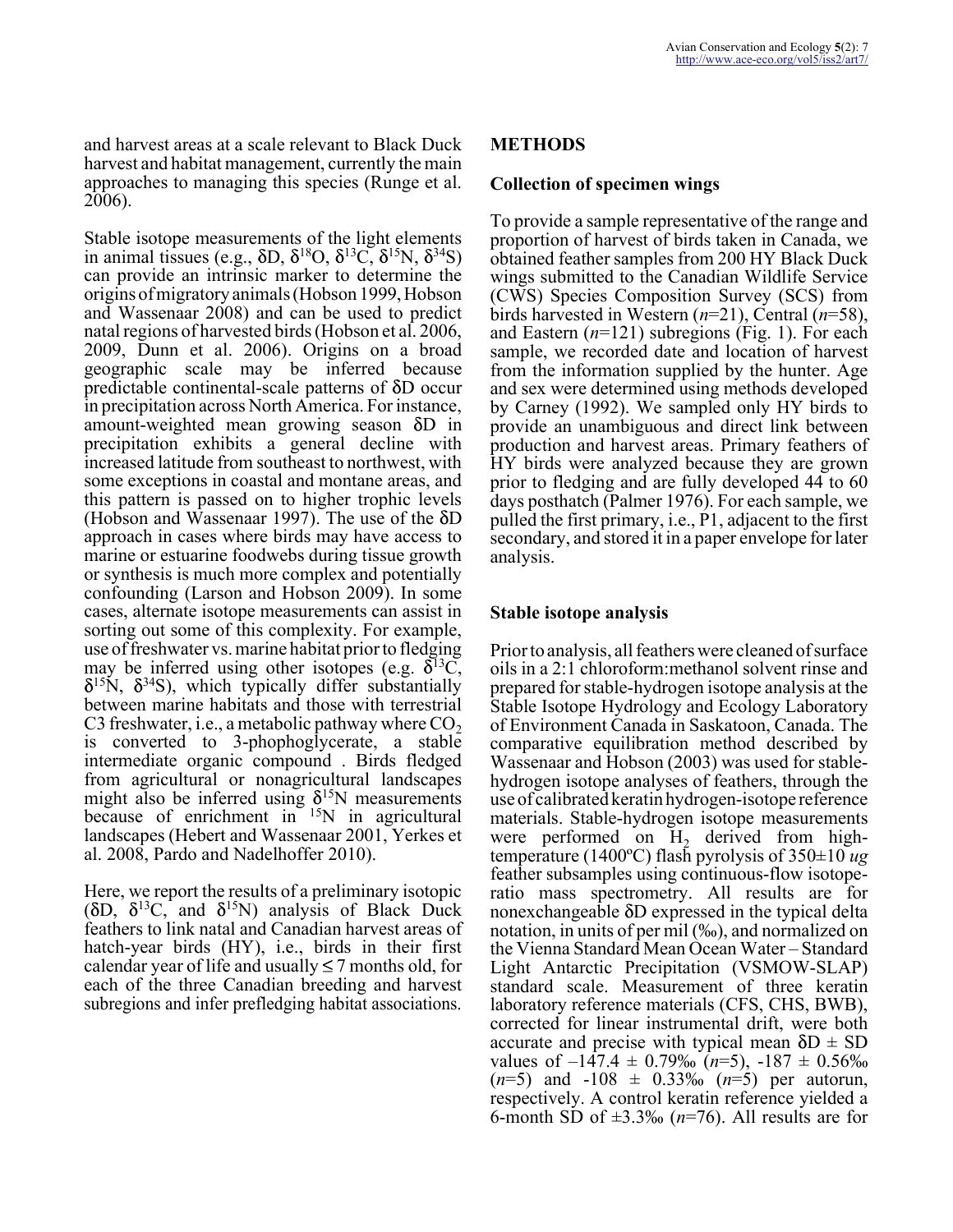nonexchangeable  $\delta D$  expressed in the typical delta notation, in units of per mil (‰), and normalized on the Vienna Standard Mean Ocean Water – Standard Light Antarctic Precipitation (VSMOW-SLAP) standard scale.

Stable-carbon and nitrogen isotope analyses were performed by weighing out  $\sim$ 1 mg distal feather vane samples into tin cups. Sealed cups were then combusted in a Robo-Prep elemental analyzer interfaced with a Europa 20:20 continuous flow isotope ratio mass spectrometer. Two internal laboratory standards (egg albumen and Bowhead Whale Baleen) were placed between every 5 unknowns. Results were calibrated to the VPDB and AIR standards for  $\delta^{13}C$  and  $\delta^{15}N$  values, respectively. Based on within-run replicate measurements of standards, we estimated measurement precision to be  $\pm 0.1$  °/oo for  $\delta^{13}C$  and  $\pm 0.3^{\circ}/\infty$  for  $\delta^{15}N$ .

## **Statistical analysis**

*Establishing catchment areas for harvested American Black Ducks*

Prior to assigning samples to a feather deuterium isoscape, we followed the approach of Yerkes et al. (2008), and classified samples into freshwater vs marine, on the basis of  $\delta^{13}C$ , and agricultural vs nonagricultural, on the basis of  $\delta^{15}N$ , sources. Samples having  $\delta^{13}$ C values  $\leq$  -20‰ were classified as freshwater and if  $> -20\%$  were classified as marine (Fry and Sherr 1989; Hobson and Sealy 1991; Hobson 1999). Similarly, feathers with  $\delta^{15}N$  $\geq 9\%$  were considered as having come from an agricultural source, whereas all others were assumed to have come from nonagricultural sources (Hebert and Wassenaar 2001, 2005, Yerkes et al. 2008). To determine the sensitivity of assignment to freshwater and marine habitats and agricultural and nonagricultural landscapes, we compared assignments  $\pm$  1% to these thresholds. Where samples showed evidence of marine inputs, we made no further attempt to assign geographic origins based on  $\delta D$  of feathers (hereafter  $\delta D_f$ ). Sixteen samples were subsequently excluded from the analysis because assigning geographic origins based on  $\delta D_f$  are unreliable when marine inputs are involved. We realize this approach is not favored by some (e.g., Rocque et al. 2009) but we believe it is the most parsimonious and valuable use of such multi-isotope datasets (Larson and Hobson 2009).

Geographic assignment of Black Duck natal origins based on  $\delta D_f$  is complicated by analytical error, interindividual differences in physiology between birds growing feathers at the same site, and errors associated with the surface to which the birds are being assigned (Wunder and Norris 2008). Therefore, measured  $\delta D_f$  values could not be directly mapped without considering possible sources of assignment error. We therefore used a likelihood-based assignment that incorporates estimates of uncertainty to place individuals to their geographic origins (Royle and Rubenstein 2004). To accomplish this, we first converted a GIS-based model of amount-weighted growing-season  $\delta$ D in precipitation (hereafter  $\delta D_p$ ; Bowen et al. 2005), into a  $\delta D_f$  model. Eighty eight percent of the variance in  $\delta D_f$  from known-origin scaup and songbirds (Clark et al. 2006) was explained by  $\delta D_p$ , resulting in the equation  $(\delta D_f = -30.44 + 0.93 \delta D_p)$ that was used to convert the GIS model of  $\delta D_p$  into a  $\delta D_f$  isoscape. All values within the resulting isoscape were then rounded into one per mil bands. For each individual sample, i.e., each bird, we subsequently assessed the likelihood that a given isotope band within the isoscape represented a potential origin for the individual using a Normal probability density function (Equation 1):

$$
f(y^* | \mu_b, \sigma_b) = \left(\frac{1}{\sqrt{2\pi}\sigma_b}\right) \exp\left[-\frac{1}{2\pi\sigma_b^2} (y^* - \mu_b)^2\right] (1)
$$

Where  $f(y^* | \mu_{b} \sigma_{b})$  represents the probability that a given band (b) represents a potential origin for an individual of unknown origin (*y*\*), given the expected mean  $\delta D_f$  for that band  $(\mu_b)$ , and the expected standard deviation  $(\sigma_b)$  of  $\delta \bar{D}_f$  between individuals growing their feathers at the same locality. We estimated  $\sigma_b$  using the standard deviation of the residuals from the regression equation reported above ( $\sigma$  =12.8‰).

Band recovery data indicate that there is very little migration between breeding strata prior to hunting in Canada (Zimpfer and Conroy 2006). Therefore, we used movement probabilities between breeding/ harvest regions (hereafter "population") identified by Zimpfer and Conroy (2006) as prior probabilities to further limit assignments to the most likely origins (see Fig. 1). Following Zimpfer and Conroy (2006), we assumed that movements of birds moving northward from the Atlantic Flyway North, Atlantic Flyway South, and Mississippi Flyways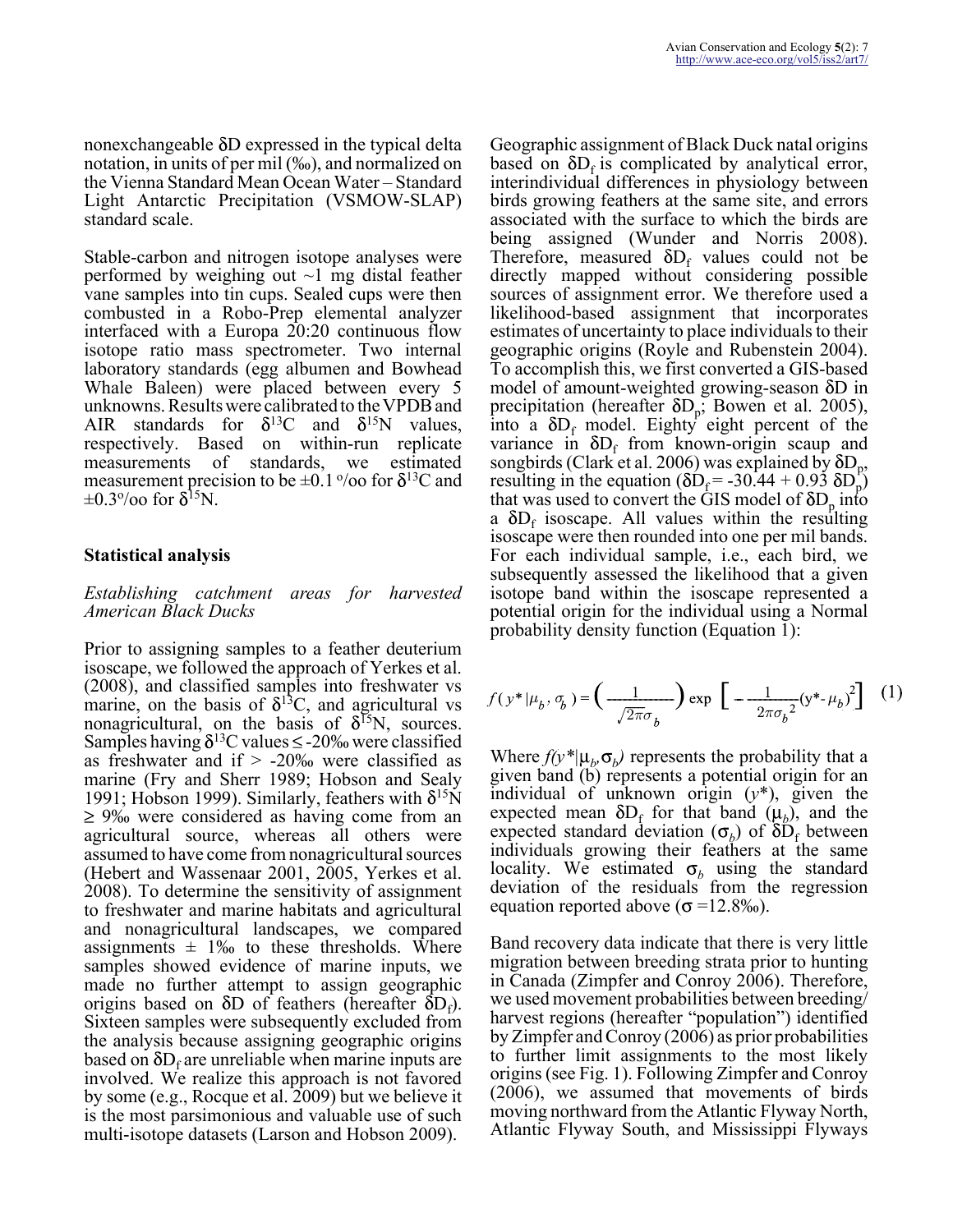(see Fig. 1) would be minimal relative to continental migration, and thus assumed those prior probabilities to be approximately equal to zero. Thus, for each combination of isotope band, sex (see Fig. 1 for sex specific priors), and population, we calculated posterior probabilities as the product of Equation 1 and the prior probability that a bird shot within a breeding/harvest region originated from that region based on band recovery data. We then estimated the "probability of origin" by normalizing the posterior probabilities (Eq. 1) as follows (Equation 2):

$$
\pi_b = \frac{f(y^* | \mu_b, \sigma_b)}{\sum\limits_{b=1}^B f(y^* | \mu_b, \sigma_b)}
$$
(2)

For each population of interest, i.e., Eastern, Central, and Western, we assigned individual Black Ducks to the  $\delta D_f$  isoscape by first determining the odds that any given assigned origin, i.e., 1‰ isotopic band, was correct relative to the odds it was incorrect using an odds ratio. Based on 2:1 odds that a given assigned bird had truly originated from within that range, we identified the set of isotopic bands that defined the upper 67% of estimated "probabilities of origin" (from Equation 2) and coded those as 1 and all others as 0. For each isotopic band, we then summed the results for each of the individual assignments across all birds in the sample. For each individual sample, this resulted in a bird being assigned to multiple isotopic bands that represented probable origins for that sample, based on the odds ratio, given both measured  $\delta D_f$  and known error. We then mapped the summed results onto the  $\delta D_f$  isoscape using ArcGIS<sup>TM</sup> v. 9.2 and Spatial Analyst<sup>™</sup> (ESRI, Redlands, CA) to reclassify the rounded  $\delta D_f$  isoscape based on the number of birds that were assigned to a given isotopic band. To further restrict depictions of the natal origins of HY American Black Ducks, we used an ArcGIS™ Spatial Analyst™ to clip the grid of assigned origins to the known breeding range.

## **RESULTS**

Fourteen Black Ducks (12%) shot in the Eastern region had  $\delta^{13}$ C values > -20‰ and were thus classified as marine in origin and not assigned to geographic origins using the  $\delta D_f$  isoscape. In comparison, four birds (7%) harvested in the Central region and one bird harvested in the Western region (5%) were isotopically consistent with our definition of "marine origins".

Thirty-nine (32%) birds shot in the Eastern subregion were assigned to agricultural sources (Fig. 2A). The remaining 68 birds harvested in the Eastern subregion (56%) were assigned to nonagricultural sources. The majority of both the agriculturally and nonagriculturally derived birds were assigned to origins that were consistent with Nova Scotia, eastern New Brunswick, Prince Edward Island, and the southern edge of Newfoundland (Fig. 2A and B, respectively).

Only five birds (9%) harvested in the Central subregion were assigned to agricultural sources. The remaining 49 birds (84%) were assigned to nonagricultural sources. The majority of agriculturally derived birds were assigned to origins consistent with central Québec, most likely in the Saguenay region or eastern edge of the claybelt area in Abitibi County (Fig. 3A). Nonagriculturally derived birds harvested in the Central subregion were assigned to a broad region of central Québec; with most birds assigned to a region extending between James Bay and the St. Lawrence Island and south toward Montréal (Fig. 3B).

Of the 21 birds harvested in the Western subregion, only one bird (5%) had a feather  $\delta^{15}N$  value that suggested agricultural origins. This bird was assigned to origins consistent with parts of Ontario extending from the north shores of Lake Ontario, to north-west of Lake Superior (Fig. 4A). Although Figure 4A represents the origin for only one bird, this sample provides an illustration of the statistical methodology used to derive a solution space on an individual-by-individual basis. The figure depicts a large portion of Ontario as representing an origin for this sample; however, the region defined within Figure 4A represents a solution space from which this particular sample is likely to be derived, with a 67% chance of correct assignment. Nonagriculturally derived Black Ducks harvested in the Western subregion (*n*=19, 90%) were largely assigned to origins in the boreal forest of Ontario and western Québec (Fig. 4B). Within this region, the majority of the assignments were to areas extending from Lake of the Woods to southern James Bay and toward Cochrane, Ontario (Fig. 4B).

A  $\pm$  1‰ change in the  $\delta^{13}$ C threshold we chose produced a maximum change of 5% in assignment from freshwater to marine habitats (Table 1). For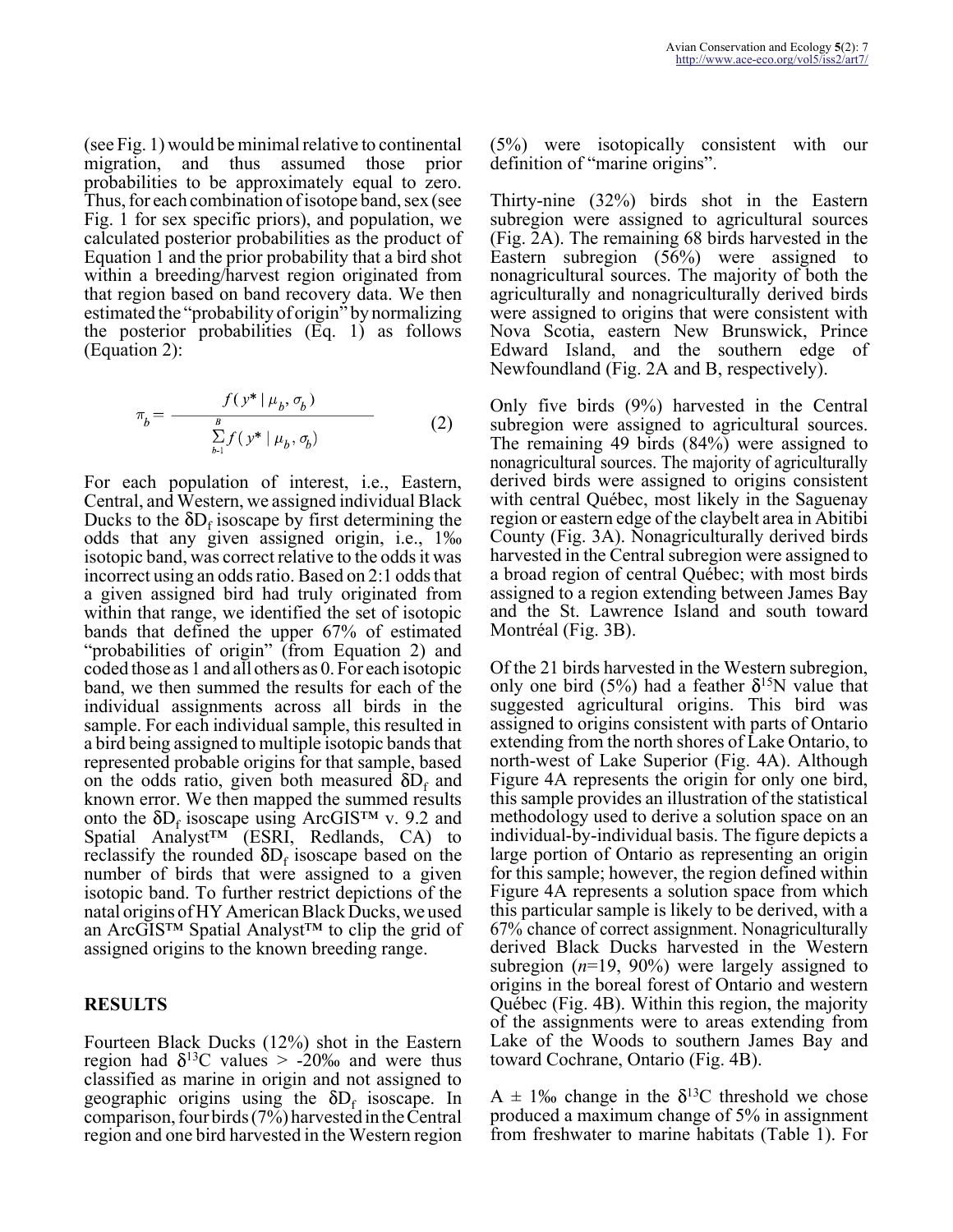**Fig. 2.** Probable origins of American Black Ducks (*Anas rubripes*) harvested in the Eastern breeding/ harvest region during the 2005 hunting season for birds fed in A) agricultural areas (*n*= 39) and B) in nonagricultural areas (*n*= 68). A likelihood based assignment was used to place individuals to geographic origins on the basis of stable hydrogen isotope values (see Methods). The results displayed represent the sum of assignments across the samples (see Methods).



the designation of agricultural landscapes,  $a \pm 1\%$ change in  $\delta^{15}N$  threshold produced a maximum change of 22%, with the cutoff threshold between 8 and 9‰ producing more than double the number of reassignments than the cutoff threshold between 9 and 10‰.

## **DISCUSSION**

Our work shows that isotope analysis of hunterharvested Black Ducks is useful for advancement of both habitat and harvest management. Using a multiple-isotope approach, we identified geographic regions, landscapes, and habitat associations of conservation importance to the maintenance of harvested stocks. Although most of these areas have been identified previously as important waterfowl production areas, our work provides additional quantitative estimates of their contribution to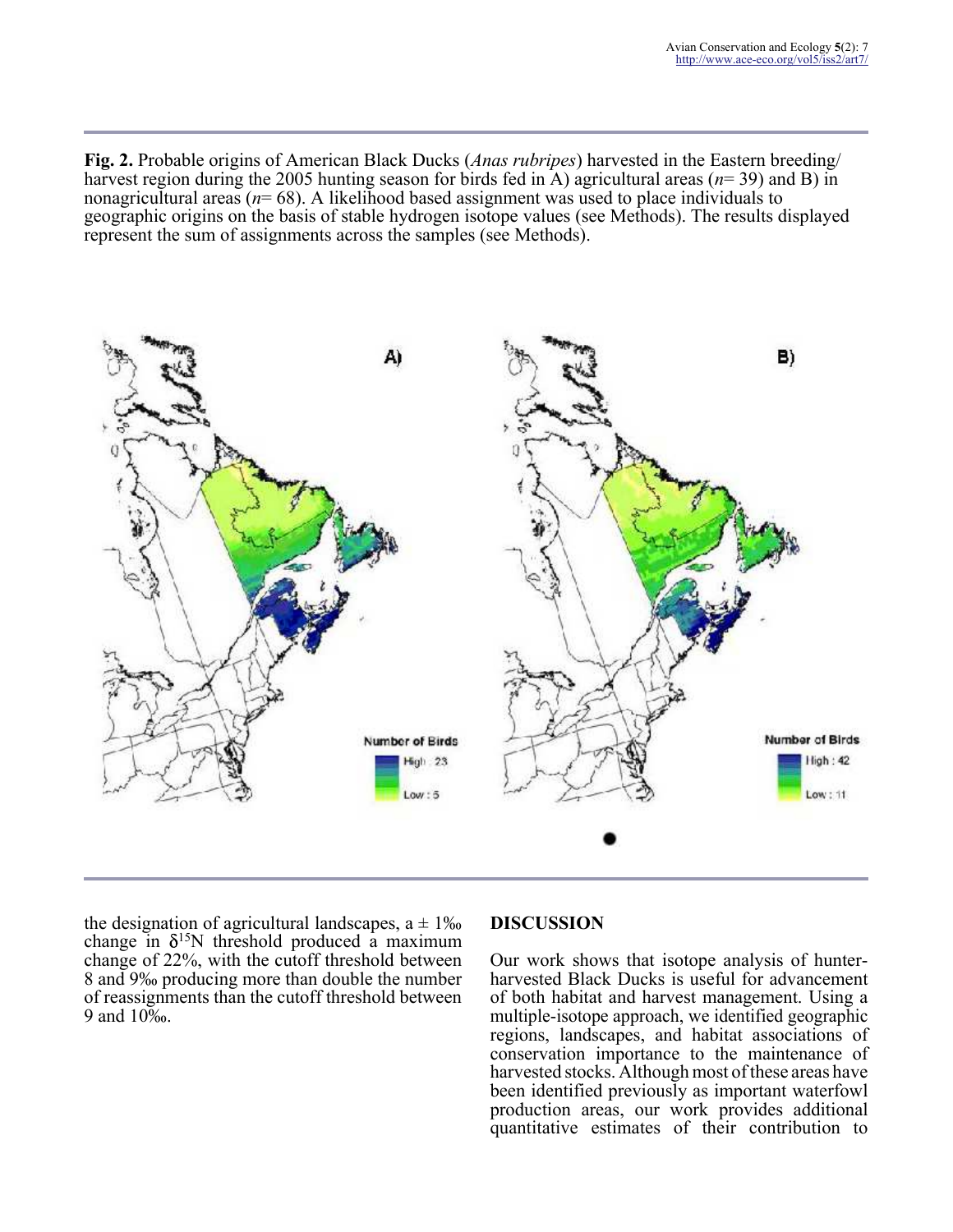**Fig. 3.** Probable origins of American Black Ducks (*Anas rubripes*) harvested in the Central breeding/ harvest region during the 2005 hunting season for birds fed in A) agricultural areas (*n*= 5) and B) in nonagricultural areas (*n*= 49). A likelihood based assignment was used to place individuals to geographic origins on the basis of stable hydrogen isotope values (see Methods). The results displayed represent the sum of assignments across the samples (see Methods).



regional harvest. This is a great step forward as it is extremely difficult using traditional methods to establish an unbiased cohort of marked individuals in any given year that represents all possible geographic origins and also obtain sufficient and timely recoveries from which to make management decisions (Hobson 2008, Hobson et al. 2009).

Our analysis of feather  $\delta^{13}$ C values allowed us to approximate the proportion of the harvest originating from freshwater and marine/brackish habitats. Assignments based on our threshold value did not substantially change. Black Ducks nest and raise broods in a variety of predominantly freshwater habitats and are often associated with

active and reflooded beaver ponds (Ringleman and Longcore 1982, Parker et al. 1992, Meredino et al. 1995). Saltwater and brackish marshes are also used extensively along the Atlantic coast (Stotts and Davis 1960, Krementz et al. 1992), St. Lawrence estuary (Reed and Moisan 1971), Hudson Bay and James Bay (Ross and Fillman 1990). Despite the abundance of this habitat type and its reportedly high use, only about 8% of birds in this study originated from marine-influenced habitats prior to fledging. The highest use of marine-influenced environments (about 12%) by prefledging birds was found in the Eastern subregion and associated Atlantic coastal marshes. A smaller percentage of the Central (7%) and Western (5%) subregion birds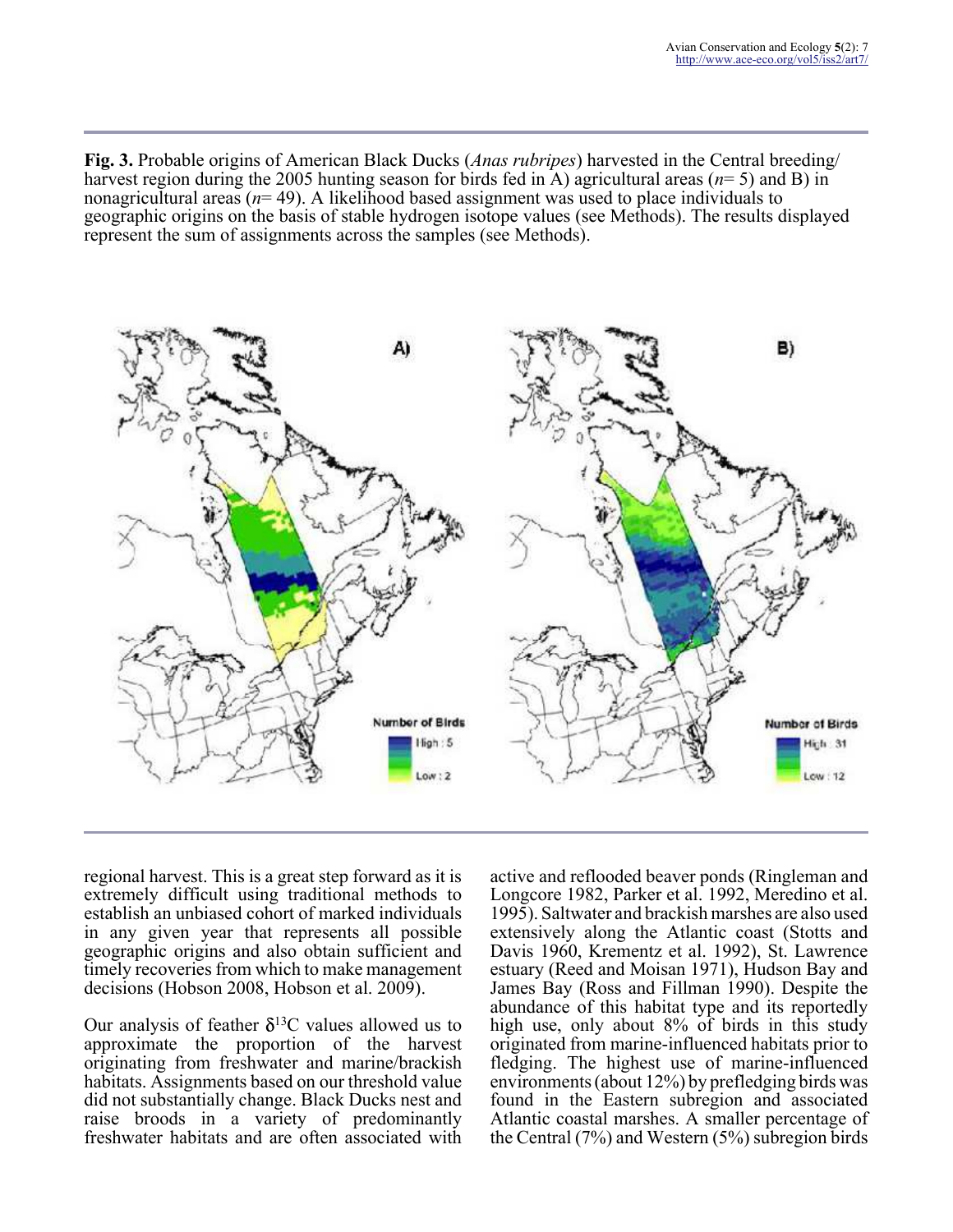**Fig. 4.** Probable origins of American Black Ducks (*Anas rubripes*) harvested in the Western breeding/ harvest region during the 2005 hunting season for birds fed in A) agricultural areas (*n*= 1) and B) in nonagricultural areas (*n*= 20). A likelihood based assignment was used to place individuals to geographic origins on the basis of stable hydrogen isotope values (see Methods). The results displayed represent the sum of assignments across the samples (see Methods).



were classified as such and presumably derived from the coastal marshes of Hudson's Bay and James Bay.

The remaining nonmarine-influenced specimens were assigned to freshwater habitats and stratified into agricultural and nonagricultural landscapes. Reassignment of specimens to agricultural and nonagricultural landscapes based on  $\pm$  1‰ change in cutoff thresholds was more sensitive than those of  $\delta^{13}$ C. Until better estimates of feather  $\delta^{15}N$  values and associated variance known to be associated with agricultural and nonagricultural lands are available, we suggest that estimates presented here be interpreted with caution. Future studies will attempt to refine these threshold estimates regionally and to also, when possible, test our predictions based on Black Ducks from known origins.

We were fortunate that Zimpfer and Conroy (2006) analyzed over 30 years of band recovery data to provide prior probabilities of movement between breeding and harvest areas which greatly reduced the area of probable origins to one of three Canadian breeding/harvest subregions. Most birds (136/181, 75%) were assigned to origins consistent with nonagricultural landscapes with highest agricultural associations in the east and lowest in the west. Only one bird harvested in the Western subregion showed evidence of association with an agricultural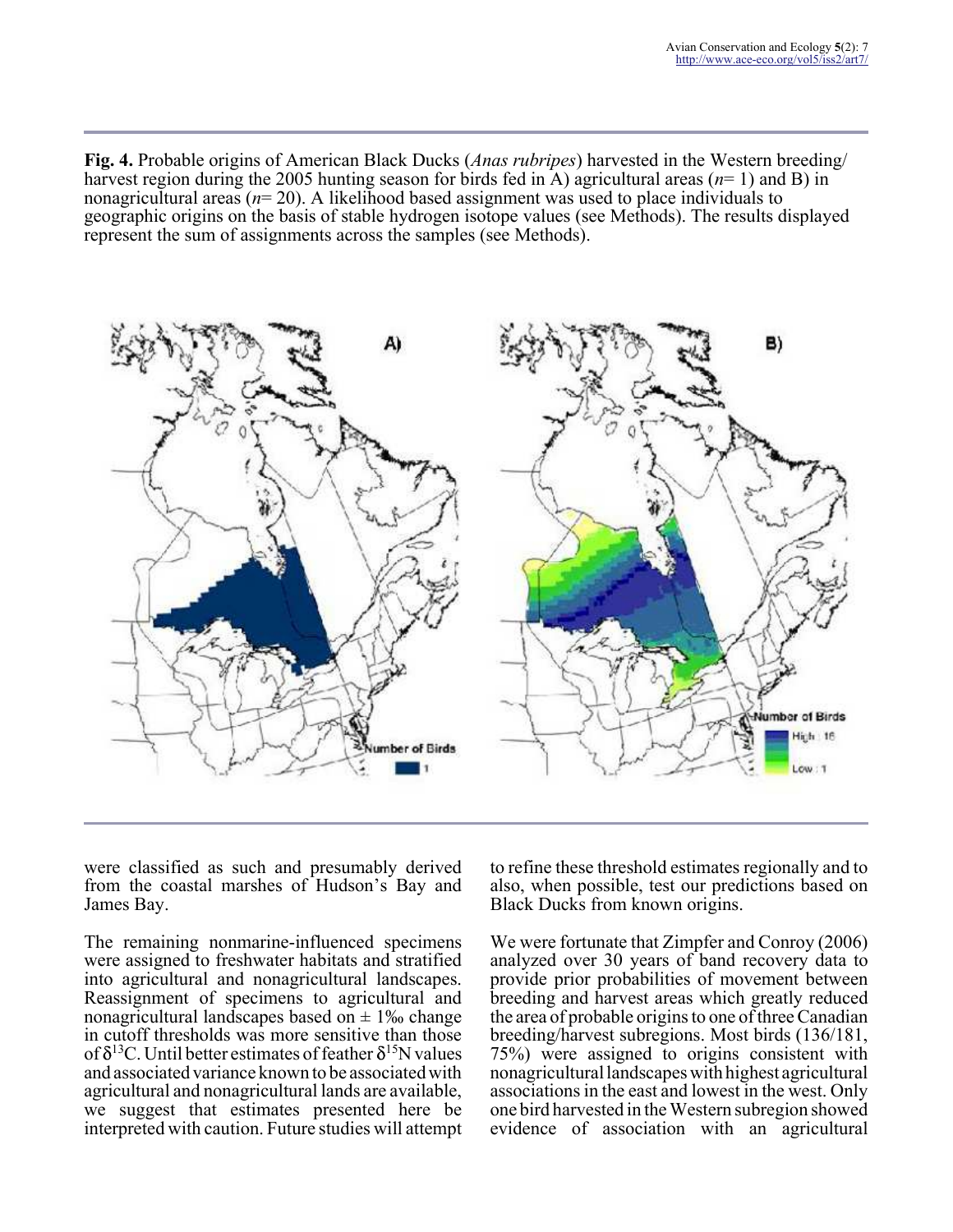| Breeding<br>Sub-<br>region | $\delta^{13}C$ threshold<br>$\% 0$ | $\frac{0}{0}$<br>Freshwater | $\frac{0}{0}$<br>Marine | $\delta^{15}N$ threshold<br>$\%o$ | $\frac{0}{0}$    | $\frac{0}{0}$<br>Agriculture Non-Agriculture | $\frac{0}{0}$<br>Marine |
|----------------------------|------------------------------------|-----------------------------|-------------------------|-----------------------------------|------------------|----------------------------------------------|-------------------------|
| Western                    |                                    |                             |                         |                                   |                  |                                              |                         |
| $n = 22$                   | $-19$                              | 100                         | $\boldsymbol{0}$        | $\boldsymbol{\delta}$             | $27\,$           | 68                                           | 5                       |
|                            | $-20$                              | 95                          | 5                       | 9                                 | 5                | 91                                           | 5                       |
|                            | $-21$                              | 95                          | 5                       | $10\,$                            | $\boldsymbol{0}$ | 95                                           | 5                       |
| Central                    |                                    |                             |                         |                                   |                  |                                              |                         |
| $n = 58$                   | $-19$                              | 95                          | 5                       | $\boldsymbol{\delta}$             | $28\,$           | 66                                           | 7                       |
|                            | $-20$                              | 93                          | $\tau$                  | 9                                 | 9                | 84                                           | $\boldsymbol{7}$        |
|                            | $-21$                              | 91                          | $\boldsymbol{9}$        | ${\it 10}$                        | $\boldsymbol{9}$ | 84                                           | $\boldsymbol{7}$        |
| <b>Eastern</b>             |                                    |                             |                         |                                   |                  |                                              |                         |
| $n = 118$                  | $-19$                              | 93                          | $\overline{7}$          | 8                                 | 42               | 49                                           | 9                       |
|                            | $-20\,$                            | 91                          | $\boldsymbol{9}$        | 9                                 | 33               | 58                                           | $\boldsymbol{9}$        |
|                            | $-21$                              | 90                          | 10                      | 10                                | 23               | 68                                           | $\mathbf{9}$            |

**Table 1**. Sensitivity of American black duck feather samples to assignment to freshwater and marine habitats, and agricultural and non-agricultural landscapes based  $\delta$ 13C on and  $\delta$ 15N thresholds, respectively.

landscape prior to fledging. The agricultural area of the Western subregion, i.e., southern Ontario, historically provided important breeding habitats for Black Ducks (Collins 1974, Ankney et al. 1987) but they are now uncommon breeders in the region, being found mainly in the boreal region to the north (Merendino and Ankney 1994). The inferred origin of the one Western subregion bird is north of most agricultural lands but consistent with agricultural areas associated with the Great Claybelt, a relatively fertile region in the boreal forest. The Great Claybelt is characterized by clay soils that support limited agriculture and, in comparison with the surrounding muskeg and exposed bedrock of the Canadian shield, its wetlands support higher densities of nesting waterfowl.

In the Central subregion, 9% of birds originated from agricultural landscapes. Our analysis suggests that these birds originated from either the eastern edge of the claybelt region or the lowland agricultural areas of the Saguenay region. Black Duck use of Québec agricultural areas has decreased but is still higher than indicated breeding pair densities for southern Ontario before their decline (Maisonneuve et al. 2006). This apparent abundance is not reflected in the harvest of HY birds from the Central subregion, and birds produced in this area may be contributing more substantially to US harvest. Use of agricultural landscapes was highest in the eastern portions of the Central subregion with approximately one-third of all birds showing evidence of association with agriculture. Although we did not differentiate between different agricultural types, e.g., cereal grains vs. grasslands, we suspect that regional differences in agricultural activities influence Black Duck distribution and abundance. For instance, habitat models developed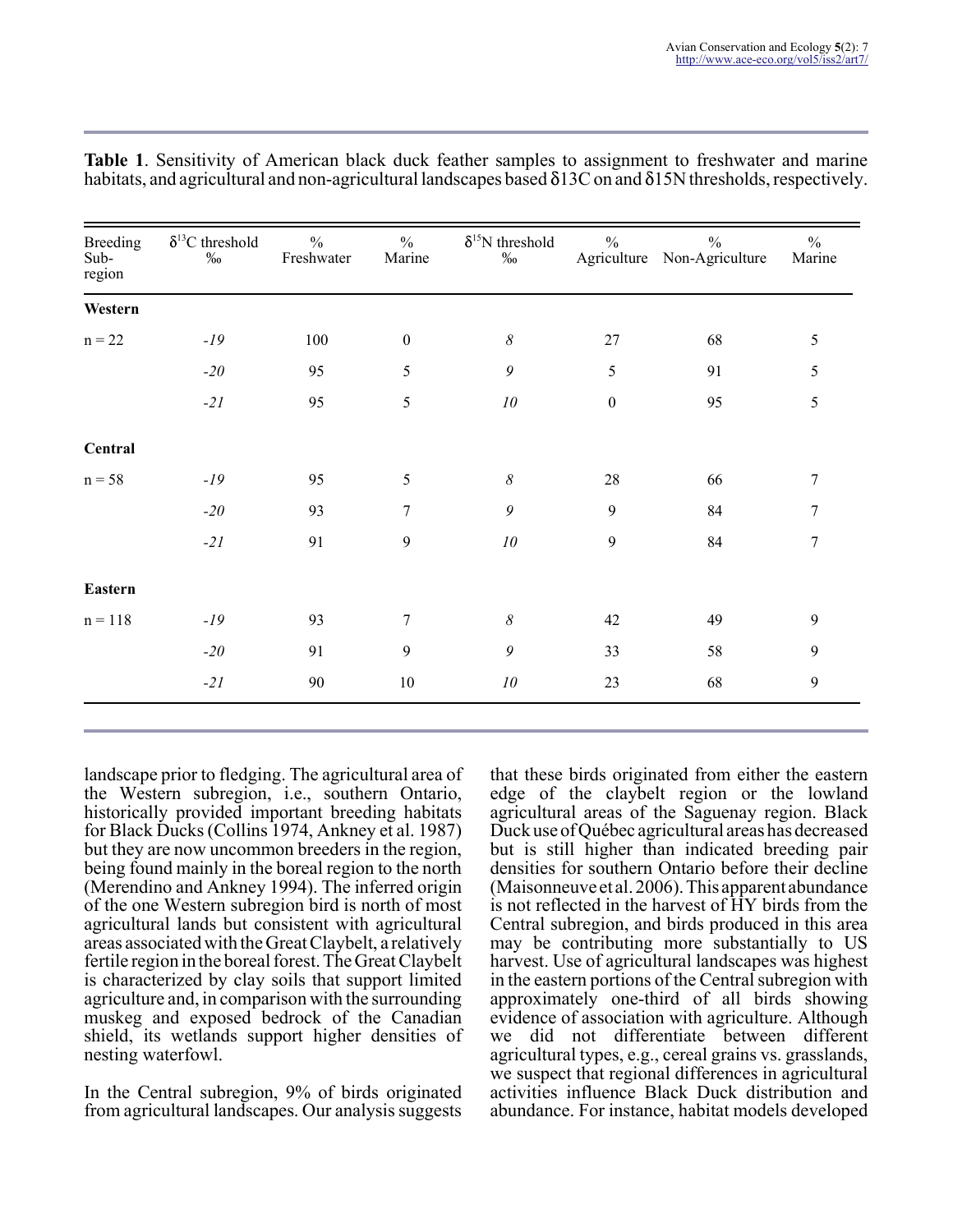by Maisonneuve et al. (2006) identified an inverse relationship between cereal grain production and Black Duck nesting densities.

Cropland agriculture as a percentage of agricultural lands increases from east to west and therefore supports our hypothesis as well as the Maisonneuve et al. (2006) model. Most Western subregion birds in this study originated from nonagricultural lands from mid-latitudes of the subregion that includes the claybelt region and has been identified as a zone of medium breeding densities for the province (5-10 indicated pairs/km<sup>2</sup>; Ross and Fillman 1990). The largest part of nonagriculturally assigned birds from the Central subregion originated from a band of similar latitude as those in the west and birds at the western edge of the subregion may be associated with the claybelt area. Most birds harvested in the Eastern subregion originated from the southern portion of their breeding range from the forests of Nova Scotia and New Brunswick. Northern populations were poorly represented in our sample and it is possible that these birds overfly southern Canadian harvest areas and are harvested in the US.

Our use of isotopic thresholds to categorize birds to marine vs C3-terrestrial/freshwater and to agricultural vs nonagricultural landscapes was not without error. However, without an exhaustive analysis of birds of known origins among each of these habitat types, it is currently not possible to estimate the error in our assignments. Nonetheless, the review by Yerkes et al. (2008), which formed the basis of our choice of thresholds and was indeed based on all available waterfowl and other avian taxa for North America, provides us with a reasonable basis for our approach. Again, future isotopic analyses of birds of known origin are encouraged so that we can refine these sorts of assignments and, more importantly, assign error or variance estimates that can be incorporated into probabilities of assignment.

The international harvest strategy for Black Ducks calls for an equal division of the total harvest between Canada and the US. Therefore, determining which populations are being harvested by each country and the capacity of those populations to sustain harvest is a necessary step in the management of the species. We recommend that a broad-scale isotopic study using a large sample of Canadian and US harvested Black Ducks be implemented to provide a continental picture of source-sink population dynamics. Because adult

females molt primaries near their nest site (Longcore et al. 2000) they could also be used to provide a direct isotopic link to breeding areas. Such a study would provide the first comprehensive and unbiased study of source-sink dynamics of any North American game bird species.

*Responses to this article can be read online at: http://www.ace-eco.org/vol5/iss2/art7/responses/*

#### **Acknowledgments:**

*This project was funded through a research grant from the Black Duck Joint Venture. We thank Barbara Campbell for her assistance with the collection of specimen feathers, Long Point Waterfowl Scientific Advisory Committee, and two anonymous reviewers for comments on this manuscript. The Canadian Wildlife Service, Environment Canada provided the opportunity to obtain these samples and the hunter-related data. We also thank the hunters who took the time to participate in the Species Composition Survey. Blanca X. Mora Alvarez, Len Wassenaar, and Myles Stocki assisted with isotope measurements.*

## **LITERATURE CITED**

**Ankney, C. D., D. G. Dennis, and R. C. Bailey.** 1987. Increasing mallards, decreasing American black ducks: coincidence or cause and effect? *Journal of Wildlife Management* **51**(3):523-529.

**Bowen G. J., L. I. Wassenaar, and K. A. Hobson.** 2005. Global application of stable hydrogen and oxygen isotopes to wildlife forensics. *Oecologia* **143**:337-348.

**Carney, S. M.** 1992. *Species, age and sex identification of ducks using wing plumage.* U.S. Department of Interior. U.S. Fish and Wildlife Service, Washington, D.C., USA.

**Clark, R. G., K. A. Hobson, and L. I. Wassenaar.** 2006. Geographic variation in the isotopic  $(\delta D,$  $\delta^{13}C$ ,  $\delta^{15}N$ ,  $\delta^{34}S$ ) composition of feathers and claws from lesser scaup and northern pintail: implications for studies of migratory connectivity. *Canadian Journal of Zoology* **84**:1395-1401.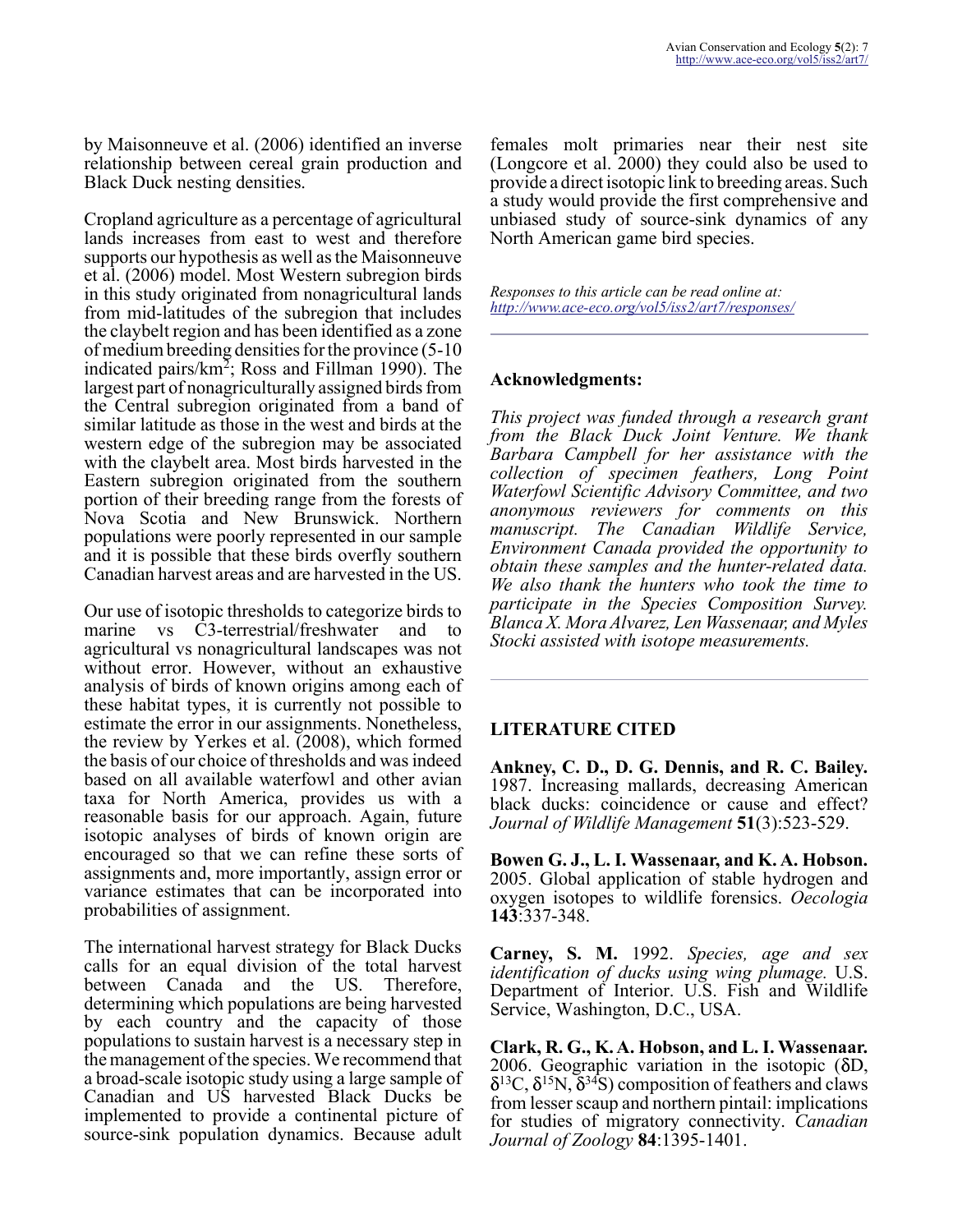**Collins, J. M.** 1974. The relative abundance of ducks breeding in southern Ontario in 1951 and 1971. *Canadian Wildlife Service Report Series* **29**:32-44.

**Conroy, M. J., M. W. Miller, and J. E. Hines.** 2002. Identification and synthetic modeling of factors affecting American black duck populations. *Wildlife Monographs* **150**:1-64.

**Dunn, E. H., K. A. Hobson, L. I. Wassenaar, D. Hussell, and M. L. Allen.** 2006. Identification of summer origins of songbirds migrating through southern Canada in autumn. *Avian Conservation and Ecology* **1**(2): 4 [online] URL: http://www.aceeco.org/vol1/iss2/art4/

**Fry, B., and E. B. Sherr.** 1989.  $\delta^{13}$ C measurements as indicators of carbon flow in marine and freshwater ecosystems. Pages 196-229 *in* P. W. Rundel, J. R. Ehleringer, and K. A. Nagy, editors. *Stable isotopes in ecological research.* Springer-Verlag, Berlin, Germany.

**Geis, A. D., R. I. Smith, and J. P. Rogers.** 1971. *Black duck distributions, harvest characteristics, and survival.* U.S. Fish and Wildlife Service Special Science Report—Wildlife 139, Washington, D.C., USA.

**Hebert, C. E., and L. I. Wassenaar.** 2001. Stable nitrogen isotopes in waterfowl feathers reflect agricultural land use in western Canada. *Environmental Science and Technology* **35**:3482-3487.

**Hebert, C. E., and L. I. Wassenaar.** 2005. Feather stable isotopes in western North American waterfowl: spatial patterns, underlying factors, and management implications. *Wildlife Society Bulletin* **33**:92-102.

**Hobson, K. A.** 1999. Tracing origins and migration of wildlife using stable isotopes: a review. *Oecologia* **120**:314-326.

**Hobson, K. A.** 2008. Applying isotopic methods to tracking animal movements. Pages 45-78. *in* K. A. Hobson, and L. I. Wassenaar, editors. *Tracking Animal Migration Using stable Isotopes.* Academic Press, London, UK.

**Hobson, K. A., and S. G. Sealy.** 1991. Marine protein contributions to the diet of northern sawwhet owls on the Queen Charlotte Islands: a stable isotope approach. *Auk* **108**:437-440.

**Hobson, K. A., H. Lormée, S. L. Van Wilgenburg, L. I. Wassenaar, and J. M. Boutin.** 2009. Stable isotopes  $(\delta D)$  delineate the origins and migratory connectivity of harvested animals: the case of European woodpigeons. *Journal of Applied Ecology* **46**:572-581.

**Hobson, K. A., S. Van Wilgenburg, L. I. Wassenaar, H. Hands, W. Johnson, M. O'Melia, and P. Taylor.** 2006. Using stable-hydrogen isotopes to delineate origins of Sandhill Cranes harvested in the Central Flyway of North America. *Waterbirds* **29**:137-147.

**Hobson, K. A., and L. I. Wassenaar.** 1997. Linking breeding and wintering grounds of Neotropical migrant songbirds using stable hydrogen isotopic analysis of feathers. *Oecologia* **109**:142-148.

**Hobson, K. A., and L. I. Wassenaar.** 2008. *Tracking animal migration with stable isotopes.* Academic Press, London, UK.

**Krementz, D. G., D. B. Stotts, G. W. Pendleton, J. E. Hines, and V. Stotts.** 1992. Comparative productivity of American black ducks and mallards nesting on Chesapeake Bay islands. *Canadian Journal of Zoology* **70**(2):225-228.

**Larson, K. and K. A. Hobson.** 2009. Assignment to breeding and wintering grounds using stable isotopes: a comment on lessons learned by Rocque et al. *Journal of Ornithology* **150**:709-712.

**Lemieux, L., and G. Moisan.** 1959. The migration, mortality rates and recovery rate of the Quebec black duck. *Transactions Northeast Section, The Wildlife Society* **10**:124-148.

**Longcore, J. R., D. G. Mcauley, G. R. Hepp, and J. M. Rhymer.** 2000. American Black Duck (*Anas rubripes*). *From* A. Poole, editor. *The birds of North America online.* Cornell Lab of Ornithology, Ithaca, New York, USA. [online] URL: http://bna.birds.co rnell.edu/bna/species/481 doi:10.2173/bna.481

**Merendino, M. T., and C. D. Ankney.** 1994. Habitat use by mallards and American black ducks in central Ontario. *Condor* **96**:411-421.

**Merendino, M. T., G. B. McCullough, and N. R. North.** 1995. Wetland availability and use by breeding waterfowl in southern Ontario. *Journal of Wildlife Management* **59**:527-532.